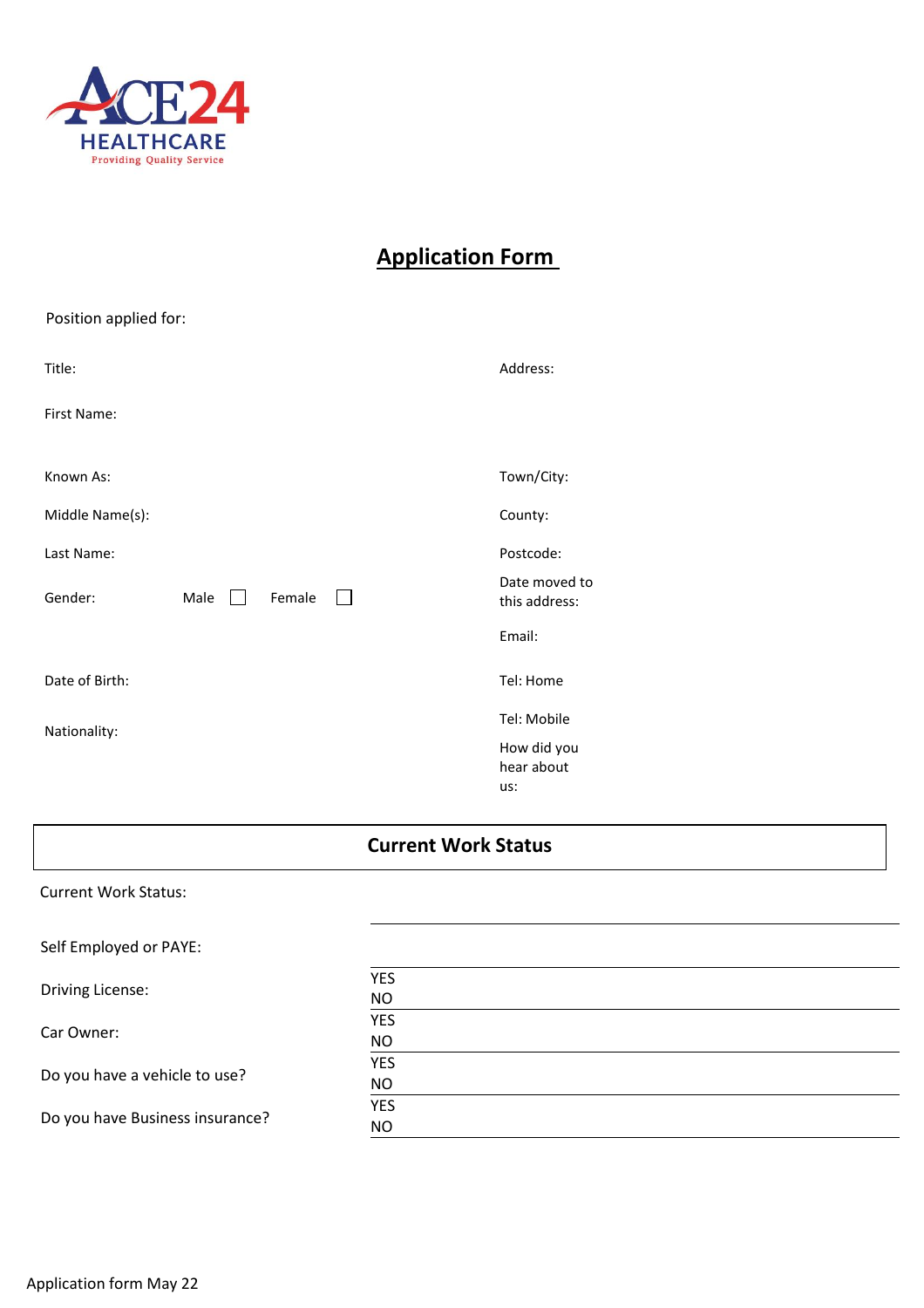

## **CAREER HISTORY**

**D I** Please confirm your career history details for the last 10 years. Please list most recent first.

| Employer:              |                             |
|------------------------|-----------------------------|
| Address:               |                             |
| Phone<br>number:       |                             |
| Date<br>started:       | Date left:                  |
| Job title:             | Full<br>part<br>or<br>time: |
| Main duties            | Reporting to:               |
|                        |                             |
|                        |                             |
|                        |                             |
|                        |                             |
| Reason for<br>leaving: |                             |

| Employer:              |                             |
|------------------------|-----------------------------|
| Address:               |                             |
| Phone<br>number:       |                             |
| Date<br>started:       | Date left:                  |
| Job title:             | Full<br>part<br>or<br>time: |
| Main<br>Duties:        | Reporting to:               |
| Reason for<br>leaving: |                             |

### Application form May 22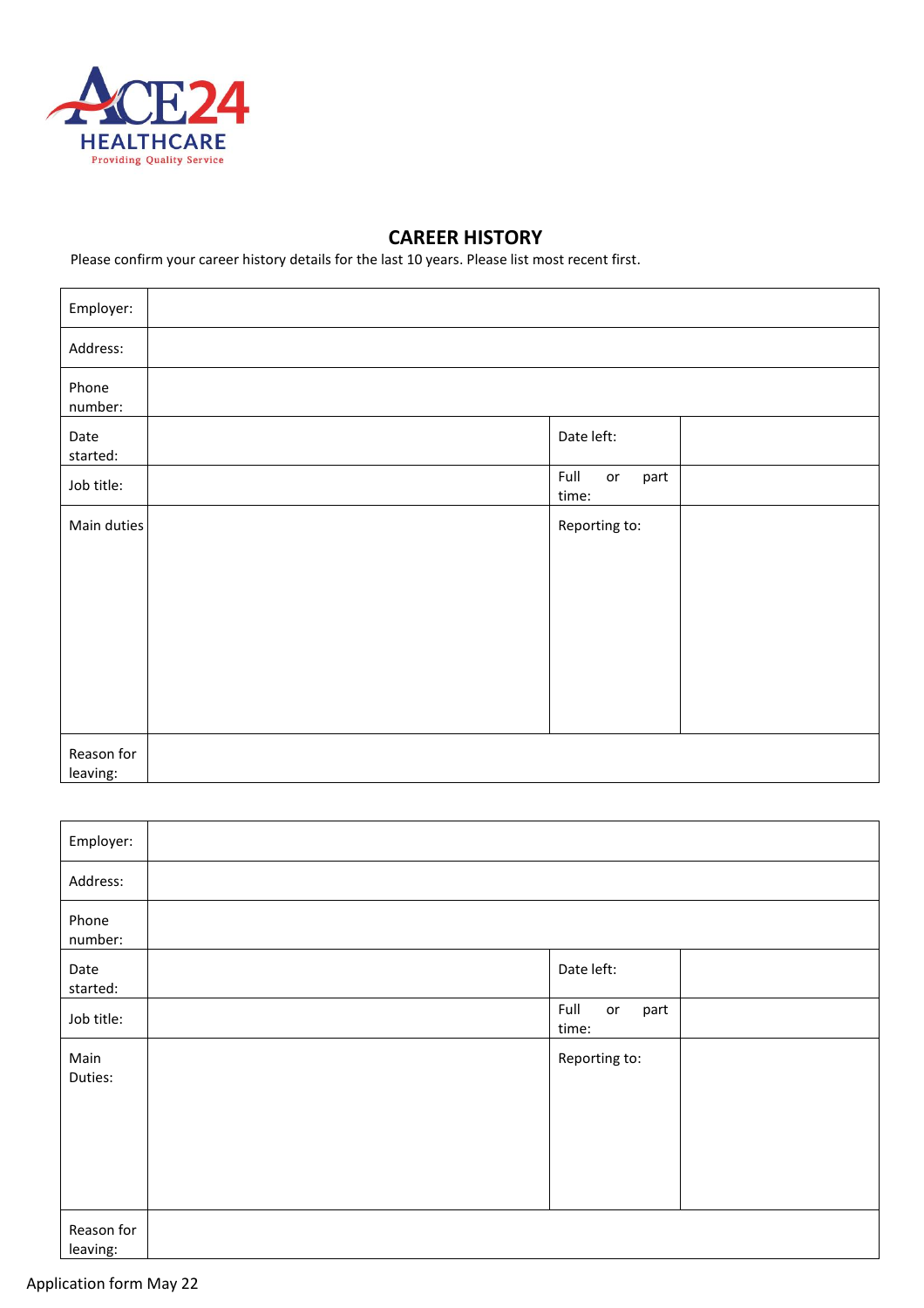

| Employer:              |                                          |
|------------------------|------------------------------------------|
| Address:               |                                          |
| Phone<br>number:       |                                          |
| Date<br>started:       | Date left:                               |
| Job title:             | Full<br>$\mathsf{or}\,$<br>part<br>time: |
| Main<br>duties:        | Reporting to:                            |
| Reason for<br>leaving: |                                          |

| Employer:        |                             |
|------------------|-----------------------------|
| Address:         |                             |
| Phone<br>number: |                             |
| Date<br>started: | Date left:                  |
| Job title:       | Full<br>part<br>or<br>time: |
| Main<br>duties:  | Reporting to:               |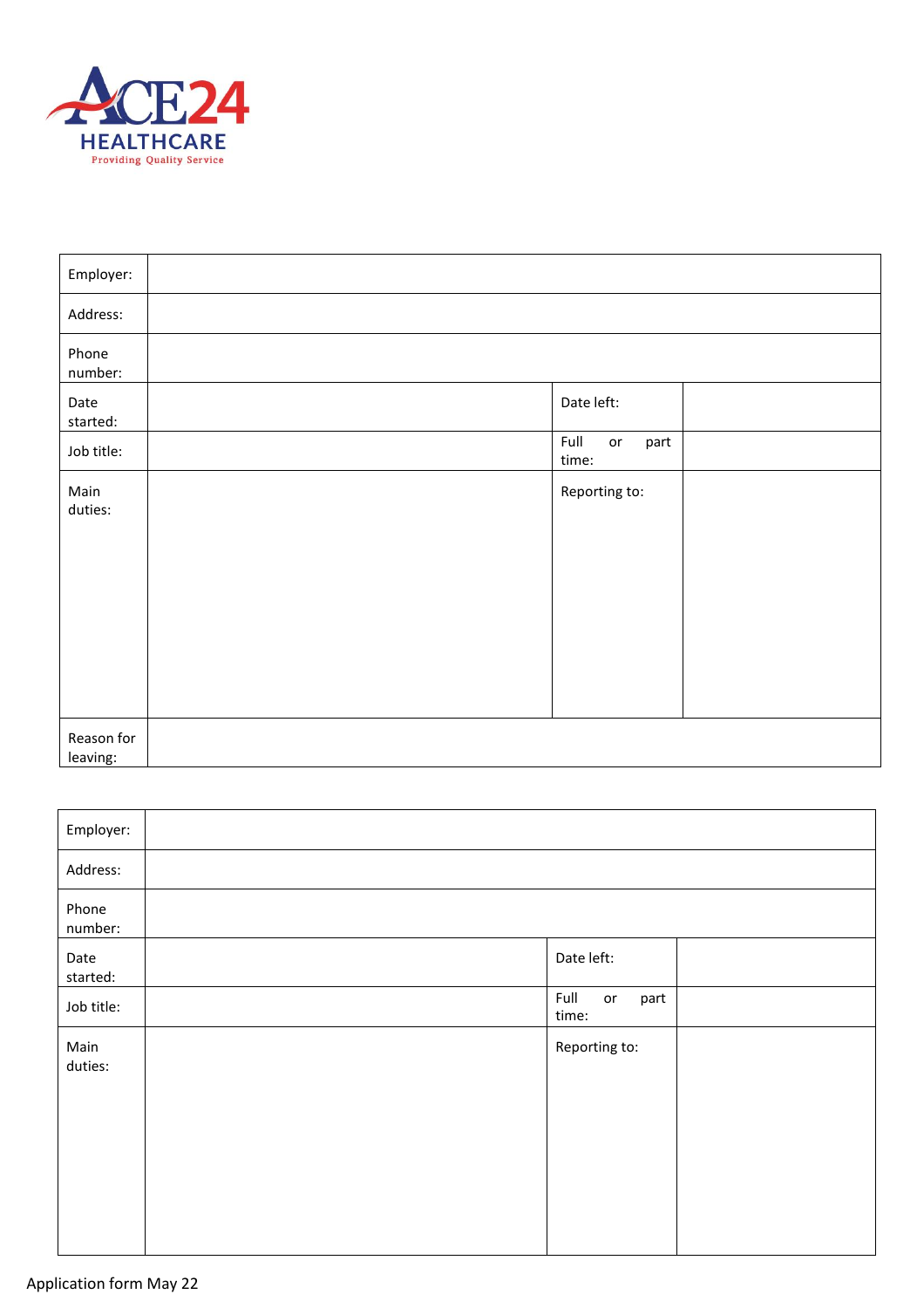

| Reason for |  |  |
|------------|--|--|
| leaving:   |  |  |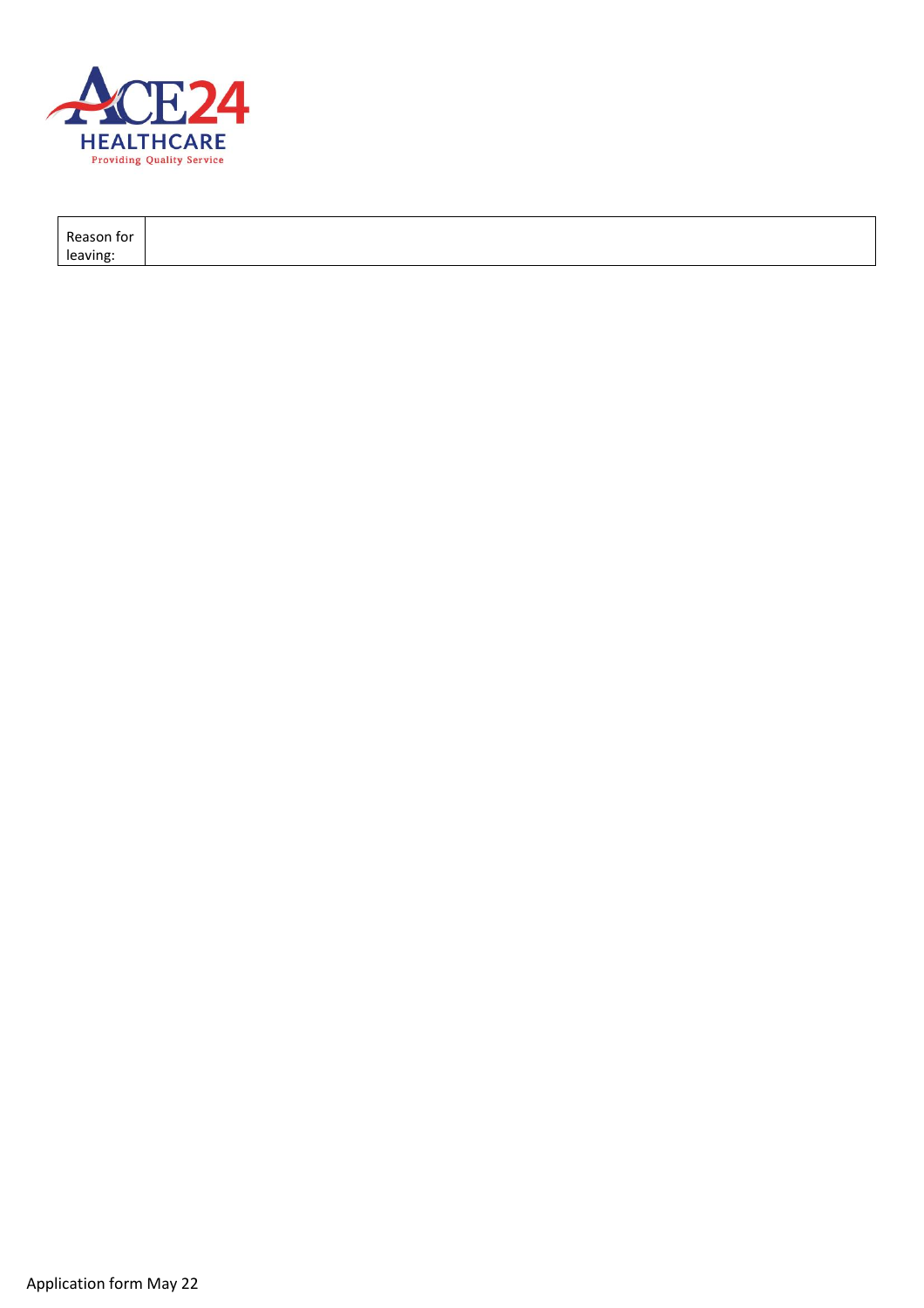

## **QUALIFICATIONS & TRAINING**

**I** Please give details of training undertaken and qualifications obtained:

| Training | <b>Qualification obtained</b> | Date | Certificate? |
|----------|-------------------------------|------|--------------|
|          |                               |      |              |
|          |                               |      |              |
|          |                               |      |              |
|          |                               |      |              |
|          |                               |      |              |
|          |                               |      |              |
|          |                               |      |              |
|          |                               |      |              |
|          |                               |      |              |
|          |                               |      |              |
|          |                               |      |              |
|          |                               |      |              |
|          |                               |      |              |
|          |                               |      |              |
|          |                               |      |              |
|          |                               |      |              |
|          |                               |      |              |
|          |                               |      |              |
|          |                               |      |              |
|          |                               |      |              |
|          |                               |      |              |
|          |                               |      |              |
|          |                               |      |              |
|          |                               |      |              |
|          |                               |      |              |
|          |                               |      |              |
|          |                               |      |              |
|          |                               |      |              |
|          |                               |      |              |
|          |                               |      |              |
|          |                               |      |              |

You should supply any certificates such as NVQ or Diplomas etc.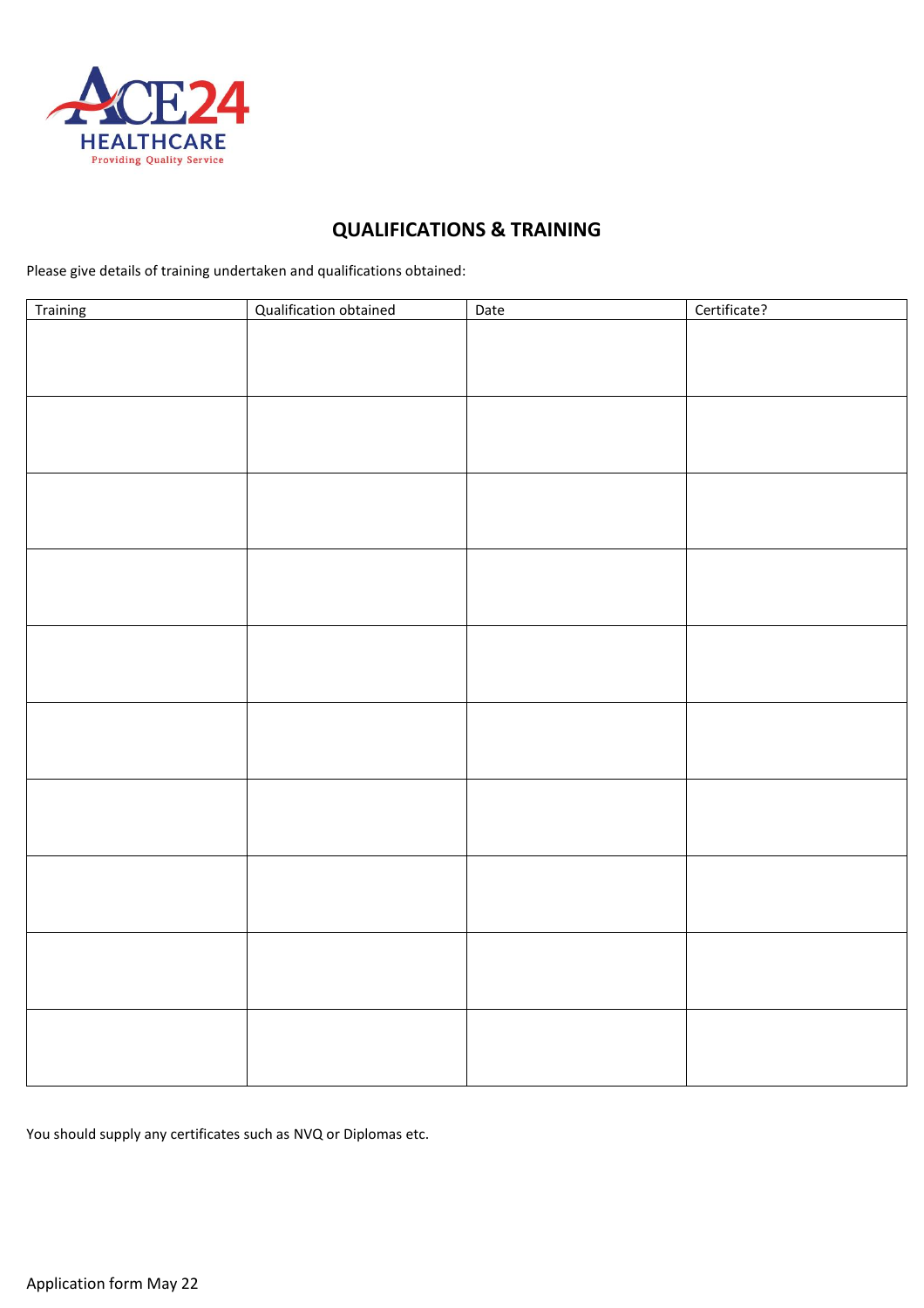

## **T** Have you ever suffered from any of the following:

| Heart/Circulatory Illness/Hypertension | <b>YES</b> | $NO$ $\Box$ |
|----------------------------------------|------------|-------------|
| <b>Diabetes</b>                        | <b>YES</b> | $NO$ $\Box$ |
| Asthma/Hay fever                       | <b>YES</b> | $NO+$       |
| Bronchitis/Pneumonia/Pleurisy          | <b>YES</b> | $NO$ $\Box$ |
| Epilepsy                               | <b>YES</b> | NO l        |
| Headaches/Migraine                     | <b>YES</b> | $NO$ $\Box$ |
| <b>Tuberculosis</b>                    | <b>YES</b> | $NO$ $\Box$ |
| Psychiatric Illness/Anxiety/Depression | YES        | NO          |
| Dermatitis/Psoriasis/Eczema            | <b>YES</b> | NO          |
| Back problems                          | YES        | NO          |
| <b>Recurrent infections</b>            | YES        | NO          |
| Hepatitis/Jaundice                     | <b>YES</b> | NO I        |
| Are you taking any prescription drugs? | <b>YES</b> | NO          |

If you have answered yes to any of the above questions please give details below: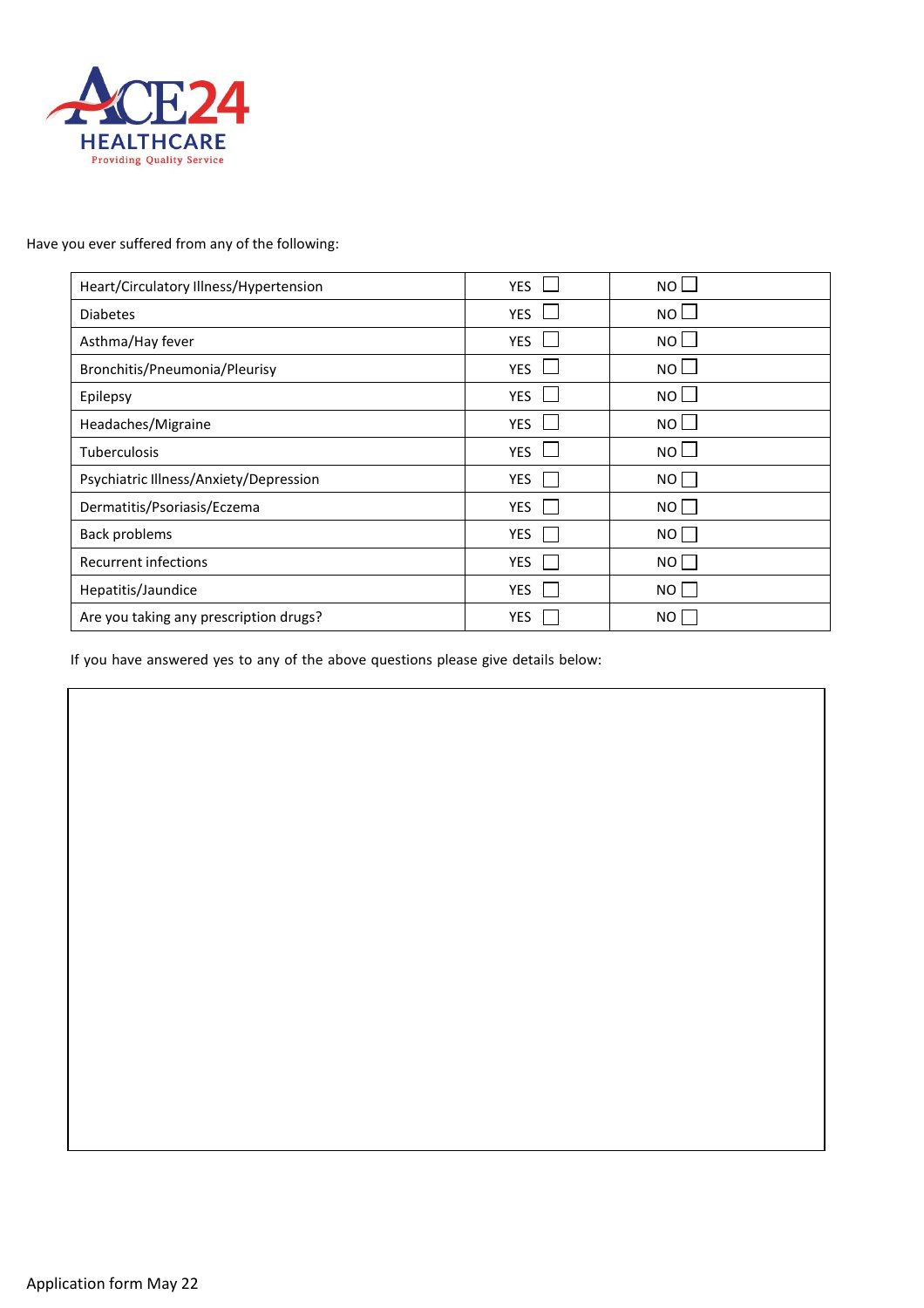

#### **I** Have you been vaccinated against Covid -19?

| $\cdot$                             | Ğ           |             |                                  |
|-------------------------------------|-------------|-------------|----------------------------------|
| Injection 1                         | Injection 2 | Injection 3 | Any further Covid<br>injections? |
|                                     |             |             |                                  |
| Date:<br>If no, please explain why? | Date:       | Date:       | Date:                            |
|                                     |             |             |                                  |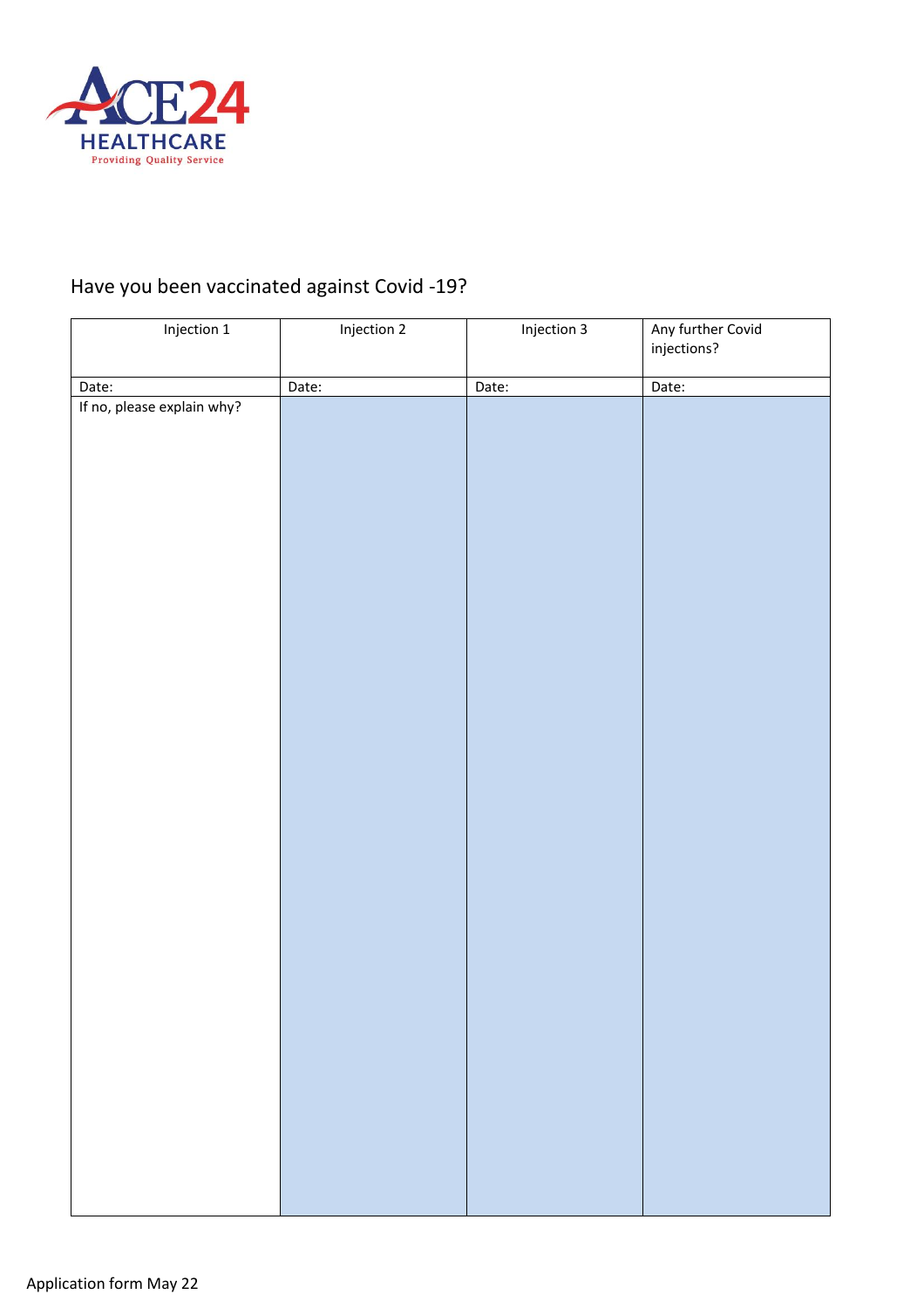

# **REFERENCES**

**I O** Ace 24 Consultancy requires 2 professional references.

**N** It is essential that you have had professional dealings with both of your references within the last 2 years.

| Name Of Referee:  | Place of Work: |
|-------------------|----------------|
| Position          |                |
| Work Address:     |                |
|                   |                |
| Country:          | Postcode:      |
| Telephone Number: |                |
| Email:            | Mobile Phone:  |
|                   |                |

| Name Of Referee:  | Place of Work: |  |
|-------------------|----------------|--|
| Position          |                |  |
| Work Address:     |                |  |
|                   |                |  |
| Country:          | Postcode:      |  |
| Telephone Number: |                |  |
| Email:            | Mobile Phone:  |  |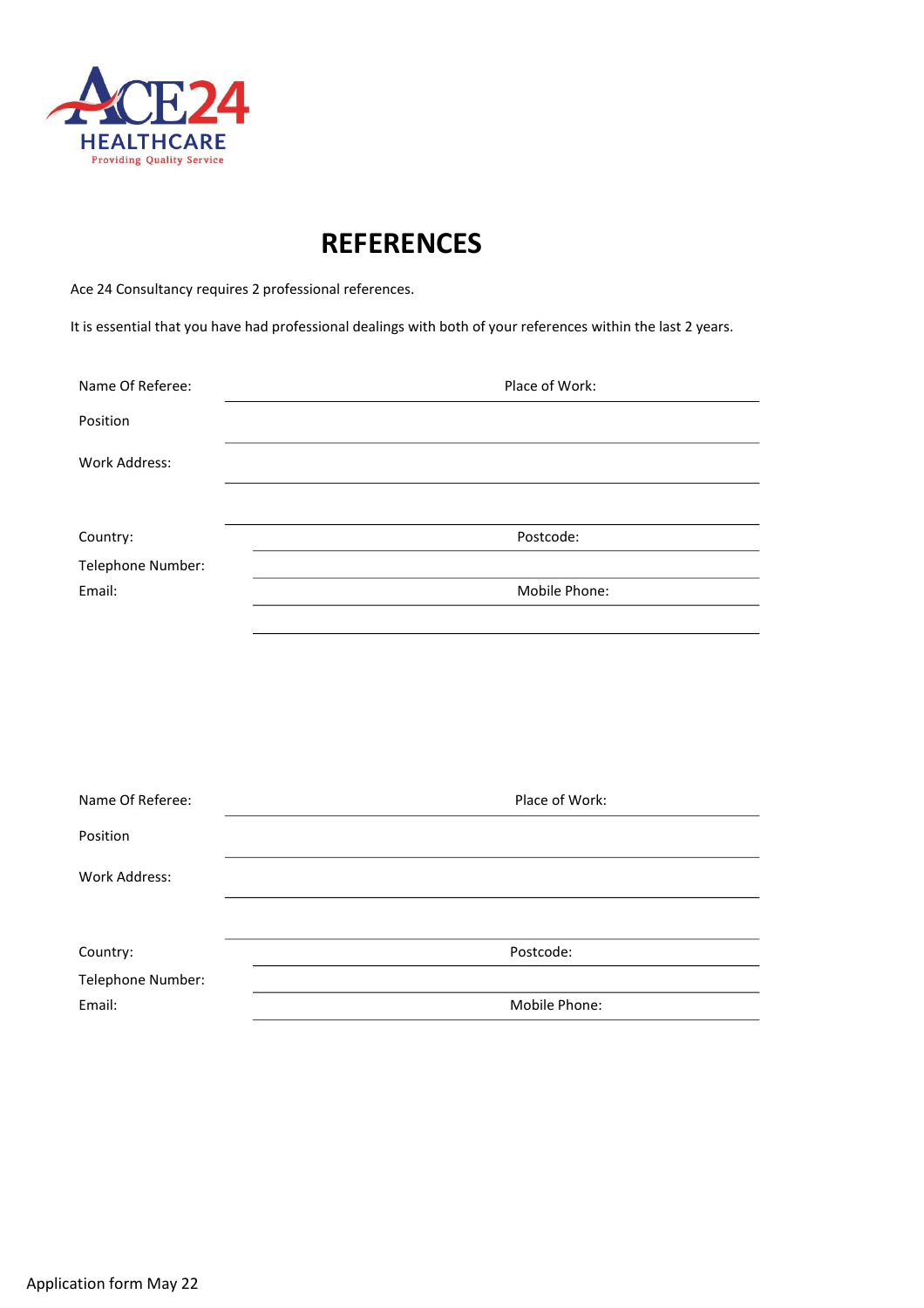

## **DISCLOSURES**

## **Rehabilitation of Offenders Act**

Due to the nature of the work for which you are applying, this post is exempt from the provisions of section 4.2of the<br>rehabilitations of offender's act 1974 (exemption order 1975). Applicants are therefore, not entitled t about convictions which for other purposes are 'spent' under the provisions of the act andin the event of employment. Failure to rehabilitations of offender's act 1974 (exemption order 1975). Applicants are therefore, not entitled towithhold information disclose such convictions could result in dismissal or disciplinary action. Any information given will be completely confidential and will be considered only in relation to an application forpositions in which the order applies and should be entered at the end of any particulars you give in support ofyour application.

A copy of our written policies is available upon request. A criminal record will not necessary be a bar toobtaining a position.

| Have you ever been convicted of a criminal offence?                | YES $\Box$ NO $\Box$ |                      |  |
|--------------------------------------------------------------------|----------------------|----------------------|--|
| Do you have any spent or unspent criminal convictions or cautions? |                      | YES $\Box$ NO $\Box$ |  |

With an enhanced disclosure, under section 4.2 of the rehabilitation of offenders act 1974 (exemption order),all previous cautions, warnings and convictions will always be detailed regardless of how long ago

Any conviction, caution, reprimand will require a written statement of each and every event and how it doesnot affect your suitability for the role you are applying for.

#### Have you supplied additional information with this application for any spent/ unspent convictions, cautionsor reprimands?

|                                                   | YES $\Box$ NO $\Box$ |                      |  |
|---------------------------------------------------|----------------------|----------------------|--|
| Have you ever been involved in court proceedings? |                      | YES $\Box$ NO $\Box$ |  |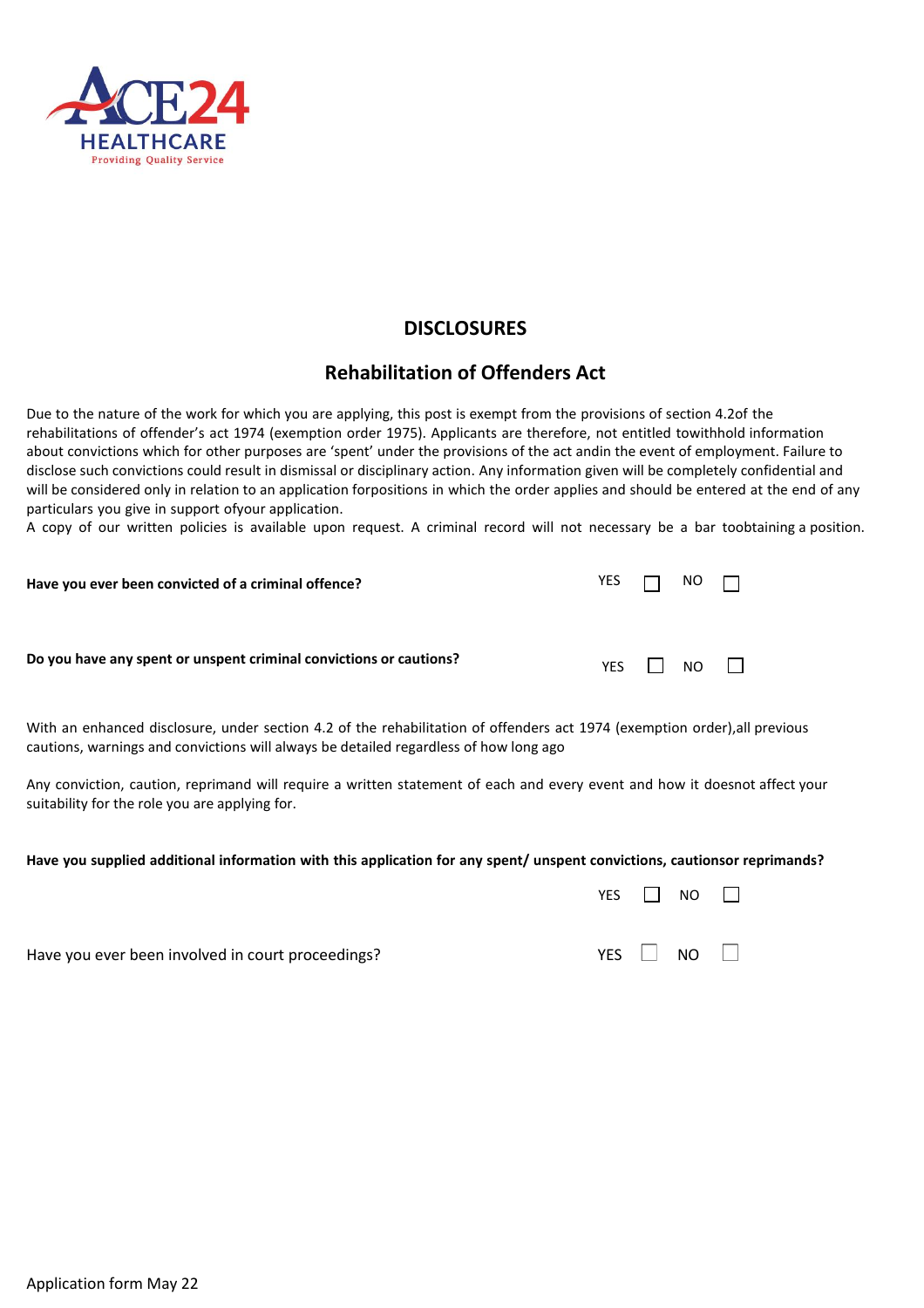

# **T DECLARATION**

I confirm that the information I have provided in support of this application is complete and true and *that knowingly to make a* false statement could be a criminal offence.

**Fignature:** Date: Date: Date: Date: Date: Date: Date: Date: Date: Date: Date: Date: Date: Date: Date: Date: Date: Date: Date: Date: Date: Date: Date: Date: Date: Date: Date: Date: Date: Date: Date: Date: Date: Date: Date:

# **GDPR**

**M** The information shall be used and referred for purposes of knowing, understanding, and validating the information in relation to the qualifications for which the applicant is applying for purposes of recruitment and if successfully recruited, for information keeping and administration of employment with the Human Relations Department of the Company.

The Company shall treat all personal information with the utmost confidentiality in line with the standards of data protection required by the EU General Data Protection Regulation (GDPR).

I consent to Ace 24 consultancy checking the details I have provided against the various data sources in order to verify my identity and process the application. These details may be recorded and used to assist for identity verification purposes such as the CRB, regulatory bodies such as NMC or GSCC.

I agree that all the information collected in this form is necessary, the gathering information about me, as the applicant for the job and for the position that I am applying for.

I agree YES  $N<sub>O</sub>$ 

Signature: Date: Date: Date: Date: Date: Date: Date: Date: Date: Date: Date: Date: Date: Date: Date: Date: Date: Date: Date: Date: Date: Date: Date: Date: Date: Date: Date: Date: Date: Date: Date: Date: Date: Date: Date: D

Ace 24 Consultancy Ltd retains the right to hold this application and any other data required to process this application (whether in the UK, European Union or elsewhere) and keep for as long as necessary in line with the data protection act.

Please send the completed application form to the following address:

[jane.neil@ace24healthcare.com](mailto:jane.neil@ace24healthcare.com) (for Admin Post Only)